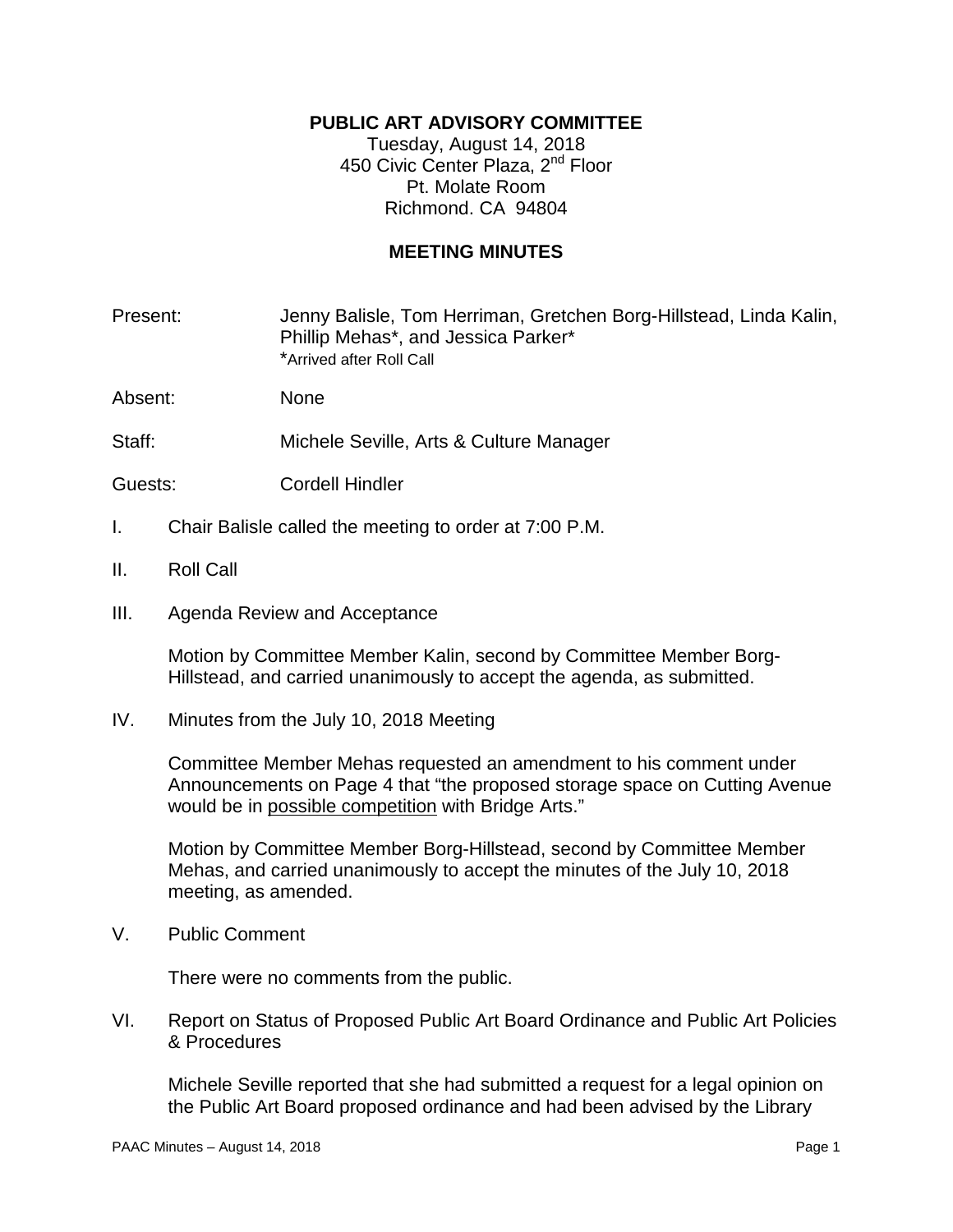and Cultural Services Director, Katy Curl, that changes had to be made to the Polices & Procedures prior to addressing the Public Art Board issue. She had made the requested changes that everything relevant to private development be made into a separate document, which document had been included in the Committee packet. She clarified that she had advised Ms. Curl it was not the PAAC's recommendation to separate the document.

For the record, Chair Balisle expressed disappointment that the PAAC's recommendations had not been considered and suggested it represented another example of not understanding the work and research of the PAAC's volunteers. She otherwise expressed her appreciation to Ms. Seville for her time and effort.

Ms. Seville referred to the draft Richmond Private Art and Private Development Fact Sheet, which had been created per Ms. Curl's request; a flow chart of how the developer would move through the city with a private development public art project. Another document, a Private Development draft brochure, outlined much more broadly what the developer could look forward to as part of the process. She suggested with those three documents, Ms. Curl had what she needed in order to make her comments and move forward to the Legal Department.

Committee Member Kalin noted that there were some differences from what the Ad Hoc Committee had recommended and what had now been presented. She also commented that Ms. Curl had pulled the Request for Legal Opinion which had been sent in May 2018 to the Legal Department, and expressed concern for the four-month delay, which was not only inefficient but extremely frustrating to those assigned the task of getting the job done.

Committee Members Borg-Hillstead and Parker concurred with the comments.

Ms. Seville advised that once the Policy & Procedures in Private Development portion had been submitted to the Legal Department, it would be reviewed and there would be a response.

## VII. Report on Public Art Roster

Chair Balisle stated that she and Committee Member Parker had worked on the Public Art Roster, refined it, kept it as simple as possible with an identification and summary, research and resources. The Public Art Roster was now ready to move forward. She added that while feedback from Ms. Curl had been expected, it had yet to occur.

Committee Member Mehas made a motion to approve and implement the Public Art Roster. There was no second to the motion.

Ms. Seville referenced a meeting with Ophelia Alvarado in the Finance Department, who had offered guidance. She suggested the refined documents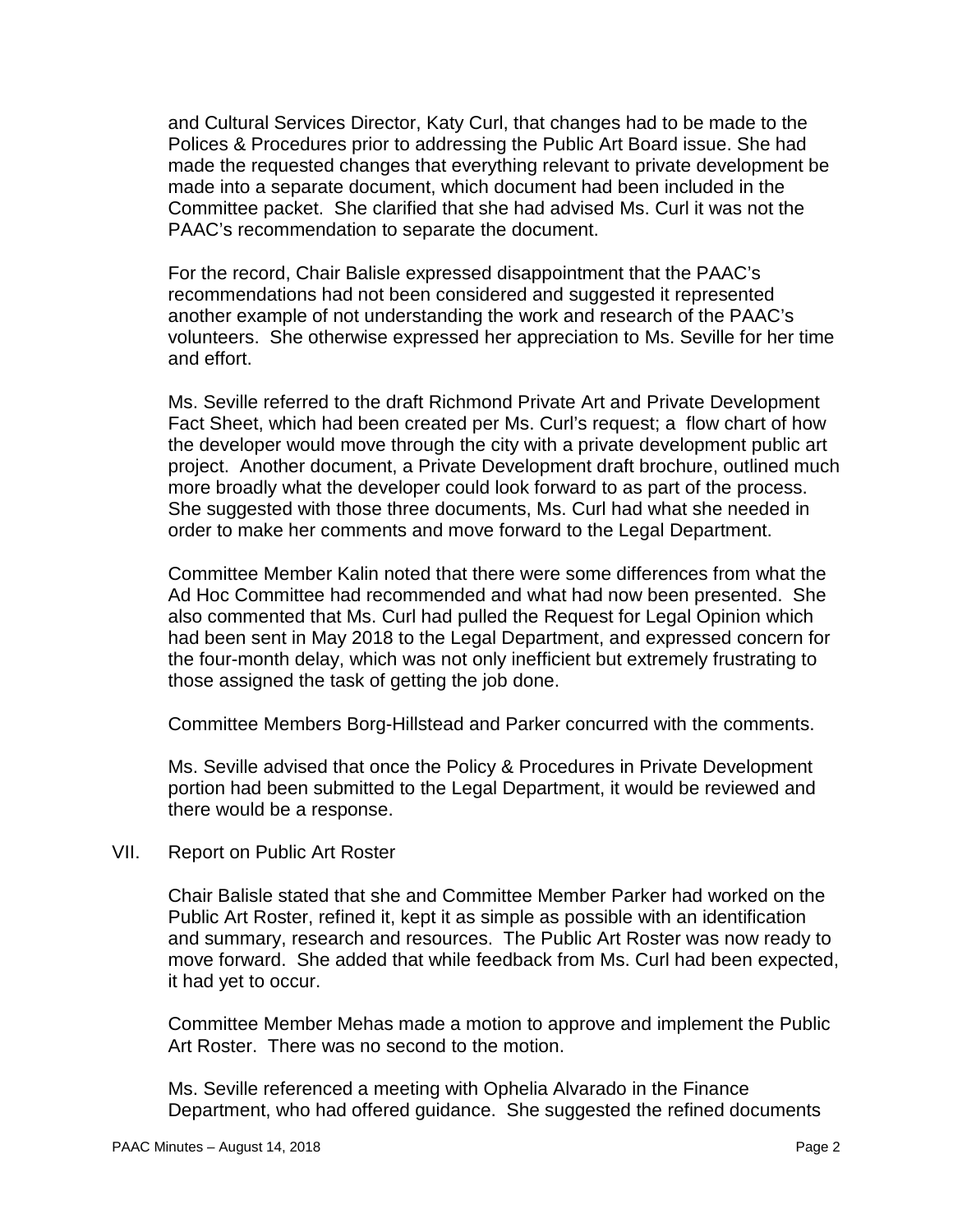Director, Kay Curl that it be sent back to her for feedback and confirmation as to city policy and process. The PAAC reviewed the Public Art in Private Development Fact Sheet drafted by Ms. Seville, and the Public Artist Roster Summary. Seville recommended a revision to the latter document to provide a heading to identify the paragraphs, and in response to a reference to "sizeable technological limitations within the city" in the third paragraph of the Summary recommended instead "technological access limitations within the city," to be included in the paragraph identifying the use of Dropbox.

In addition, it was also recommended that the Conclusion section on the last page could be eliminated, and the website link and billing information could be included in the Why Dropbox? Section.

Chair Balisle advised that she and Committee Member Parker would refine the documents based on the discussion, with the documents to then be submitted to Ms. Seville and Ofelia Alvarez of Finance for review. The Public Art Roster could then be placed on the PAAC's September agenda for action.

VIII. Report on New Developer Handout Materials

Committee Member Kalin presented the brochure, thanked members for the comments received, noted the document was the same as previously submitted, and explained that she would make all of the changes at once. She referred to one of the comments from Michelle Baker, who had recommended that developers who did not qualify under the requirements of the ordinance should be encouraged to also consider a public art submittal. On the discussion of that recommendation, some PAAC members supported the inclusion while others suggested it might confuse the process. Several options were discussed to encourage developers and the possibility of amendments in the future to identify options was acknowledged.

Because the brochure would be in the Planning Department at the counter, it was decided to keep it simple, and a statement was recommended to be added to the handout that "Public art enhances all projects regardless of budget, if you have an interest please contact Michele Seville."

IX. Status on Checklist for Planning and New Development Review

Ms. Seville advised that she was waiting for comments from the Planning Department.

With respect to the planning documents into which the requirement for the one percent for private development would go, as shown in the meeting packet, it was recommended that the private development requirements be inserted into the existing planning documents, where appropriate, and specifically that the Inspection Record Card include Art in the Final Inspection box.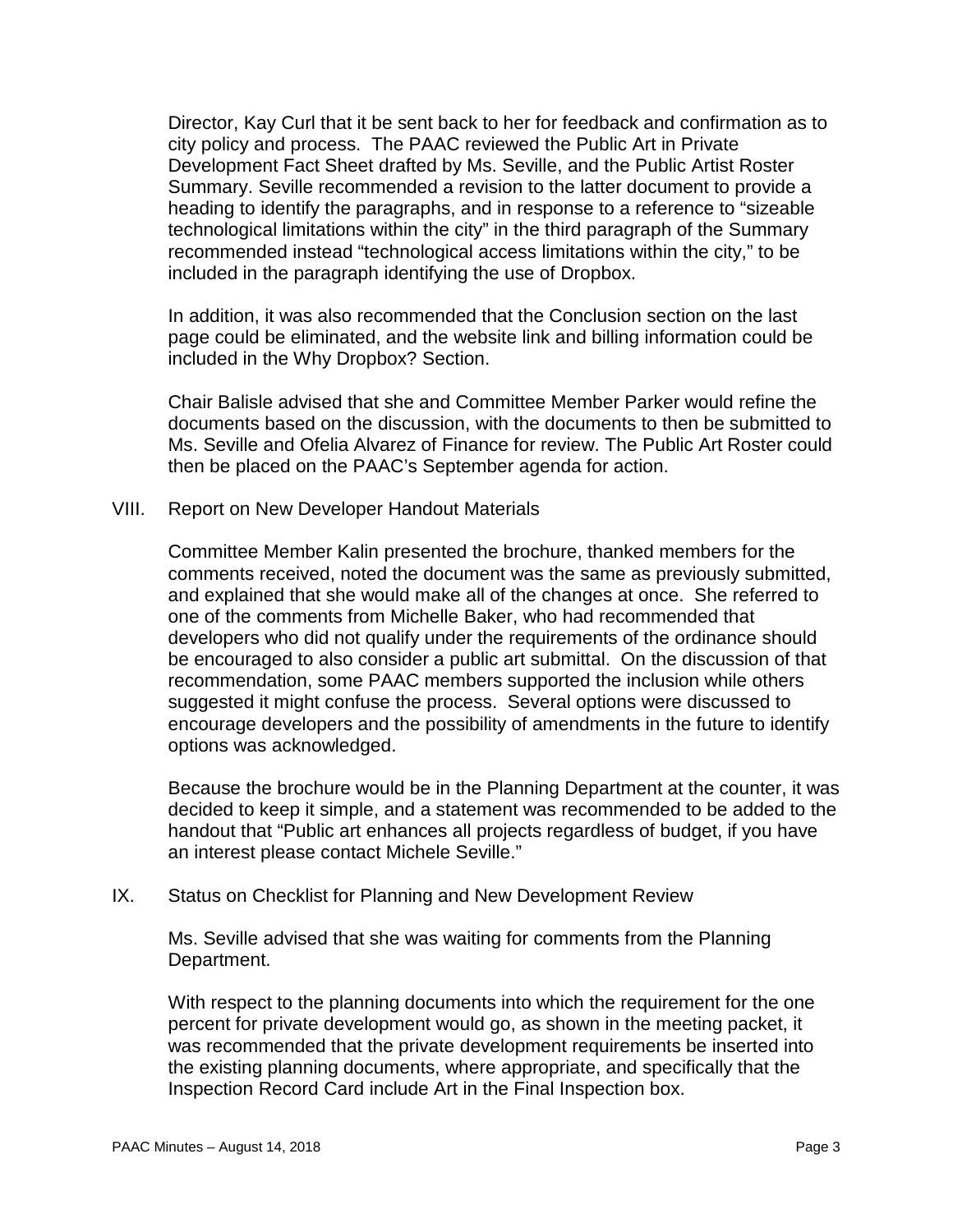Committee Member Borg expressed concern that the Planning Department had reportedly not been enforcing the Public Art and Private Development ordinance until the information had been included on their forms available at the counter in the Planning Department. As such, she suggested that Committee Member Borg-Hillstead, who had knowledge of Planning department procedures, join Ms. Seville in the meeting with the Planning Department.

Committee Member Borg verified with Ms. Seville that she would meet with the Planning Department to address all the issues; the Public Arts Brochure, the insertion of the art requirement in the Planning documents, the fact that the ordinance was not being enforced, a new project list of all developments, and whether what had been submitted was adequate, with the responses to be provided to the PAAC.

X. Status of CIP Projects

Ms. Seville advised that as earlier reported, \$16,000 would be transferred into the Public Art Budget from two Port of Richmond projects. There will be no onsite public art associated with those projects. She also reported that John Toki's contract would end on October 31, 2018, and she had been advised that the project could take another six months to complete.

The PAAC requested progress reports on Mr. Toki's project every couple of months.

Ms. Seville reported that Masayuki Nagase, the artist who will be doing the Moody Underpass project, has done other projects involving the Ohlone community and other Native tribes both in the Bay Area and out of state. The community meetings will be scheduled in October.

The PAAC expressed concern that the city had planted trees on the site of a proposed art project and urged that City staff be apprised of the fact that there would be a project on the site and some of the trees may need to be removed. The artist will be consulted by the Arts & Culture Manager first. Committee Member Parker identified a connection who could accept donated trees. The PAAC requested that Ms. Seville contact the appropriate staff to express that concern.

In addition, Ms. Seville described a meeting with Lisa O'Reilly, who is raising money for environmental public art, and who invited her to a planning meeting of the upcoming Tribal Canoe Journey organized by Native Americans in the Northwest. Seville attended that meeting, and made contact with several local tribal members. The event is scheduled to take place in 2019 for the  $50<sup>th</sup>$ Anniversary of the Occupation of Alcatraz.

XI. Report on Community Conversations Workshops